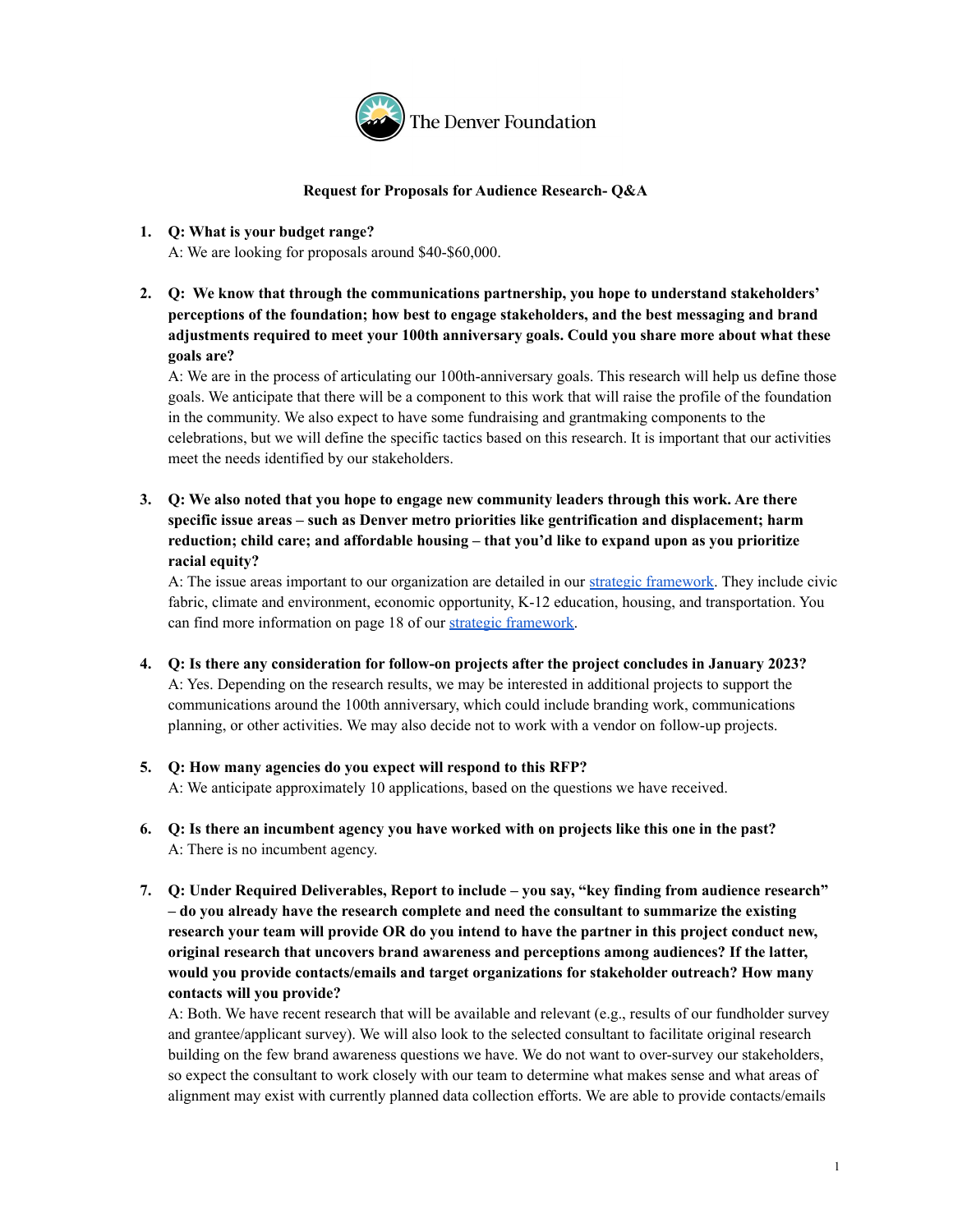

for the audience groups listed in the RFP that are currently connected to The Denver Foundation. However, if the consultant recommends reaching outside of our current connections, we will rely on the consultant to determine the best methods for reaching those groups and individuals. Our database is extensive with more than 26,000 donor contacts (past and present), 13,000 grantee contacts (past and present), and 3,000 professional advisors. We would look to the consultant to make recommendations about what parameters to set with narrowing any outreach efforts-- the contact lists provided will depend on the research method and goals selected.

**8. Q: How many competitors would you want reviewed as part of a competitive analysis?**

A: We anticipate approximately five organizations as part of the competitive analysis: Rose Community Foundation, Community First Foundation, Fidelity Charitable, Schwab Charitable, Vanguard Charitable.

9. Q: Under "presentation and message training to staff" – can we assuming this is one training for all **your staff?**

A: We would like one training for staff and one training for our board.

**10. Q: Will The Denver Foundation recruit audience/stakeholders for user research participation, or will recruitment be the responsibility of the selected firm?**

A: If the proposed work aligns with already planned stakeholder outreach (e.g., questions can be embedded into the existing grantee/applicant survey), The Denver Foundation will recruit. However, if the proposed methods are original, we would expect the selected firm to recruit with support from The Denver Foundation (e.g., we can provide contact information, send templated emails, etc.)

- **11. Q: Is there a preference for a Denver- or Colorado-based firm?** A: No.
- **12. Q: What are your top marketing and communication challenges?**

A: We have very strong marketing and communications efforts at the foundation. We hope through this work, we can dig deeper into data and determine opportunities to do our work better. We hope this research will give us a better understanding for our audiences, so we can engage them with the best messages and tactics to help us reach our strategic goals.

**13. Q: What marketing strategies have you tried before? Were they successful?**

A: The Denver Foundation implements a full range of marketing strategies. We updated our website in 2019 to simplify the navigation and ensure our audiences were able to find our information more easily. We have segmented e-mail marketing campaigns with high open rates (43% average, with some as high as 80%) and strong click-through rates. We are in the process of building up our social media strategy and will reinstate our paid efforts later this year.

## **14. Q: Who do you identify as your primary competitors?**

A: Rose Community Foundation, Community First Foundation, Fidelity Charitable, Schwab Charitable, Vanguard Charitable.

# **15. Q: What does success look like? Have you identified any success metrics or KPIs?**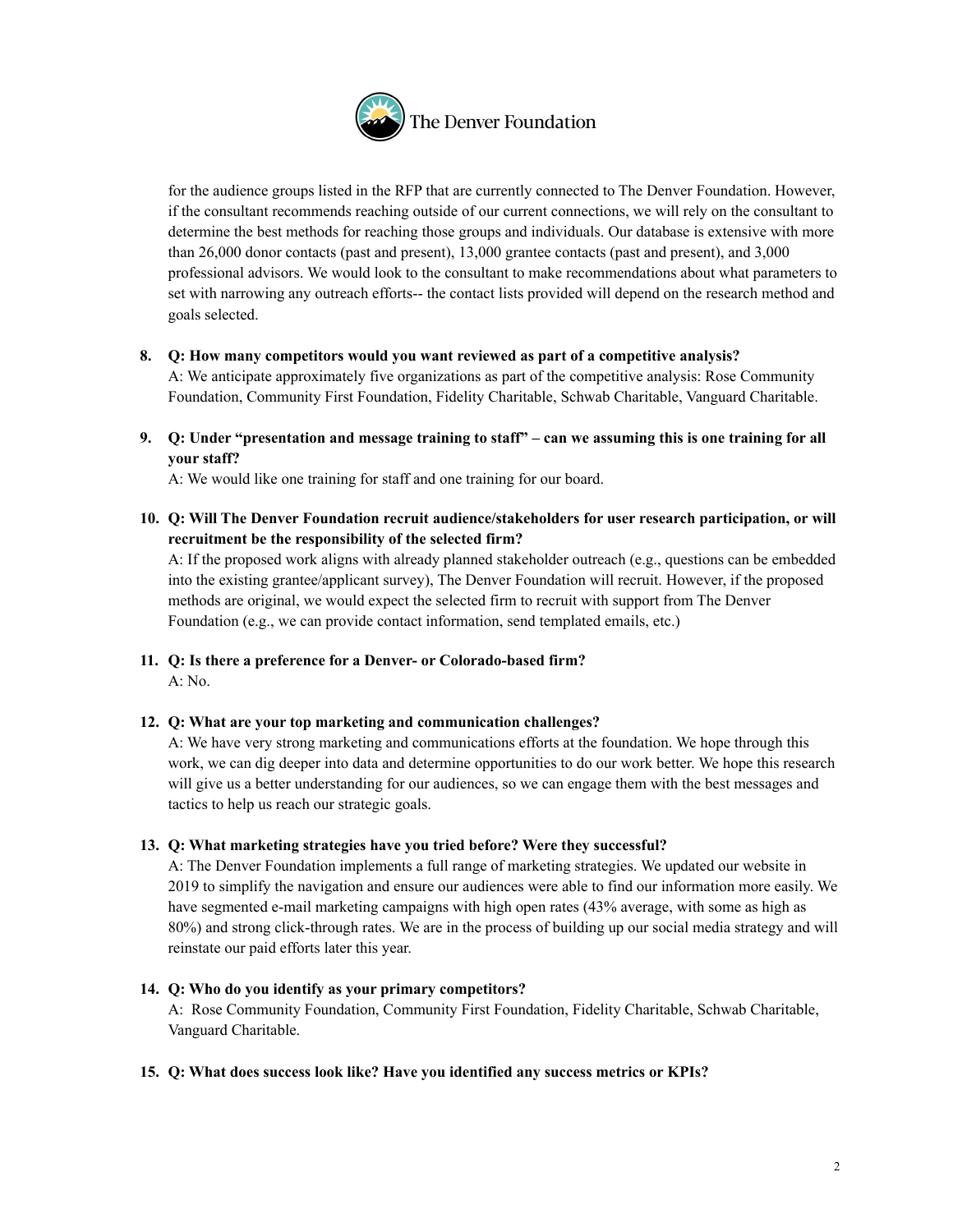

A: For this project, success looks like a clear understanding of how we are perceived among our stakeholders so we can better communicate with them and work with them to strengthen our community. From this research we will define our strategy for 100th anniversary and articulate the KPIs for that work.

# **16. Q: Will the chosen vendor be involved in developing a fundraising and/or awareness building campaign, based on the research, or do you expect that the resulting implementation work will be done by the Denver Foundation team?**

A: We don't know yet. Depending on the research results, we may be interested in additional support around the 100th anniversary, which could include branding work, communications planning, or other activities. We may also decide not to work with a vendor on follow-up projects.

## **17. Q: Do you have an in-house marketing team? What are their roles?**

A: We do. We have a new senior communications officer who will lead our marketing efforts and set the strategy in partnership with the vice president of communications. We have a communications director who is in charge of our content creation, including storytelling to support our marketing efforts. We have a new communications coordinator to support our communications team, including our marketing efforts. We also have a communications specialist who oversees our events.

- 18. **Q: How many vendors have submitted questions in response to this RFP?** A: Ten.
- 19. Q: The RFP states that the proposal is due June 24, 2022. Can you please confirm the required **submission time.**

A: The deadline to submit the proposal is 5 pm MST on June 24, 2022.

- **20. Q: Will proposals be evaluated digitally, or will they be printed for evaluation?** A: The proposals will be offered to the evaluation team electronically. The evaluators may choose to print.
- **21. Q: Is it acceptable to share documents and attachments using Google?** A: Yes.
- **22. Q: Is there someone who could be considered an incumbent on this project? Is there another company that you've worked with before, or any other company that would receive preference for winning this project?**

A: No. There is no one considered an incumbent.

- 23. Q: It's important to us to know that the work we do is improving the lives of others. How many lives **will be improved as a result of our relationship? Even a rough ballpark estimate would help.** A: As you can see from all of our materials, The Denver Foundation is focused on strengthening our community. We do not quantify our work in this way.
- **24. Q: Once the project has started, what will the makeup of the decision-making committee be like? Will decisions be made by a large group, a small committee, or a single person?**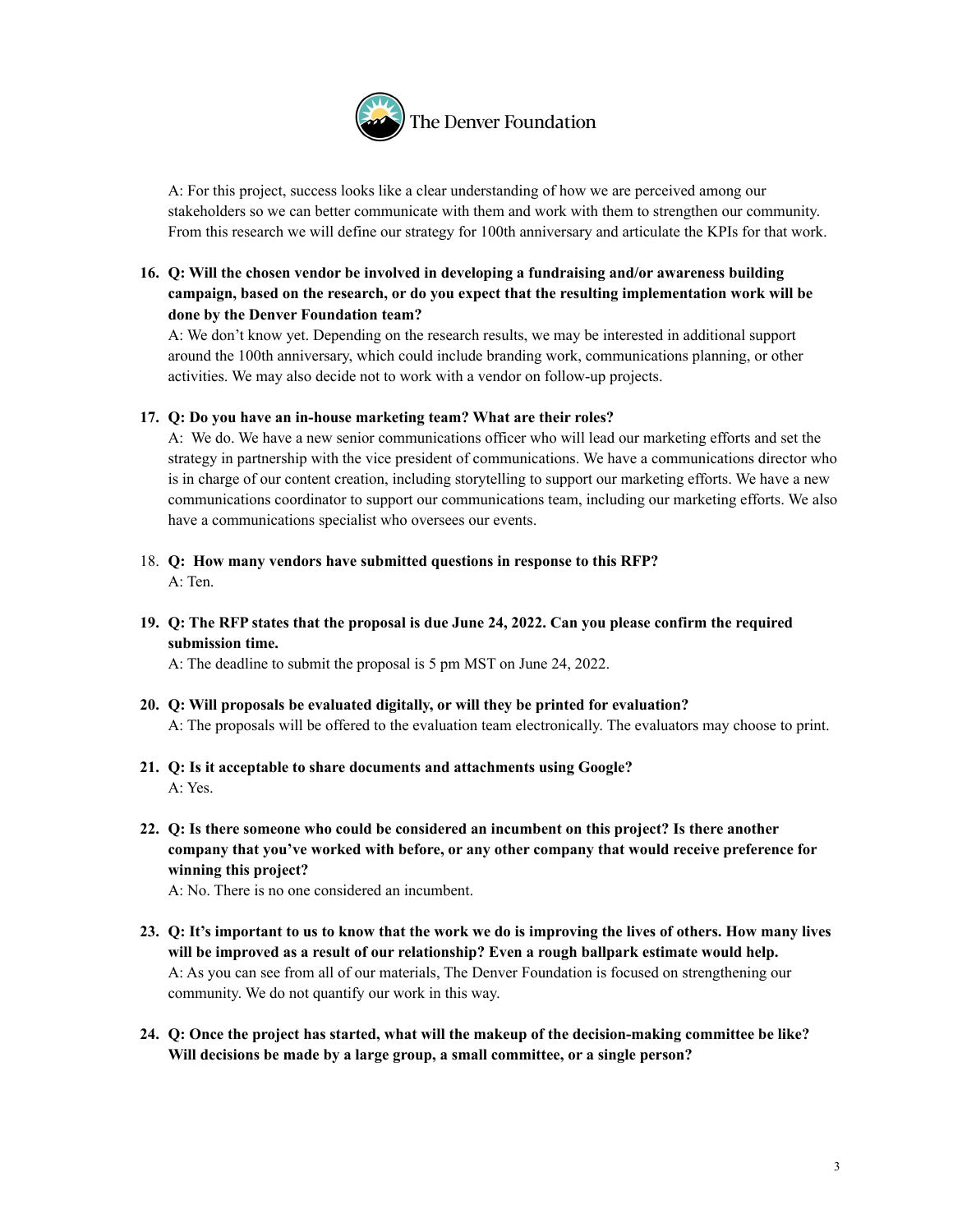

A: The decisions will be made by a small committee of five. There will be one point of contact on the project from The Denver Foundation who will ensure the team meets deadlines and consolidate feedback so it is clear.

# **25. Q: What project management process will work best for this project: waterfall, agile, a hybrid of those, or something different?**

A: We do not have a preferred project management process. We welcome working with the project management process that fits best for the selected vendor.

#### **26. Q: Is there anything about your organization that might make this project difficult?**

A: We do not want to over-survey our stakeholders. We expect the consultant to work closely with our team to determine what makes sense and what areas of alignment may exist with currently planned data collection efforts.

#### **27. Q: Have you worked with an agency before? If so, tell me about that experience?**

A: We've worked with several agencies in the past and have had great experiences. We've worked with agencies and consultants to support a website redesign, social media strategy, and messaging. We appreciate partners who communicate clearly, keep us on track, and understand our business model and mission.

#### **28. Q: What's important to you about the partner you choose?**

A:We appreciate partners who communicate clearly, keep us on track, and understand our business model and mission.

# **29. Q: How should this project be billed? Fixed-bid deliverables based, hourly, monthly retainer, or something else?**

A: The selected vendor can bill this project on a fixed-bid or deliverables-based. For the budget included in the proposal, please follow the instructions listed in the RFP.

## **30. Q: When does your organization's fiscal year start?**

A: January 1. Our fiscal year follows the calendar year.

**31. Q: Can you share a budget range you have available for audience research?** A: We are looking for proposals around \$40-\$60,000.

# **32. Q: Can you share a budget range for the visual rebrand?**

A: We do not have a budget range for this yet. Please provide an itemized budget so we can assess the cost of potential components.

33. Q: What-if any-existing research do you have that we would be able to review prior to conducting **our research?**

A: We have recent research that will be available and relevant (e.g., results of our fundholder survey, grantee/applicant survey).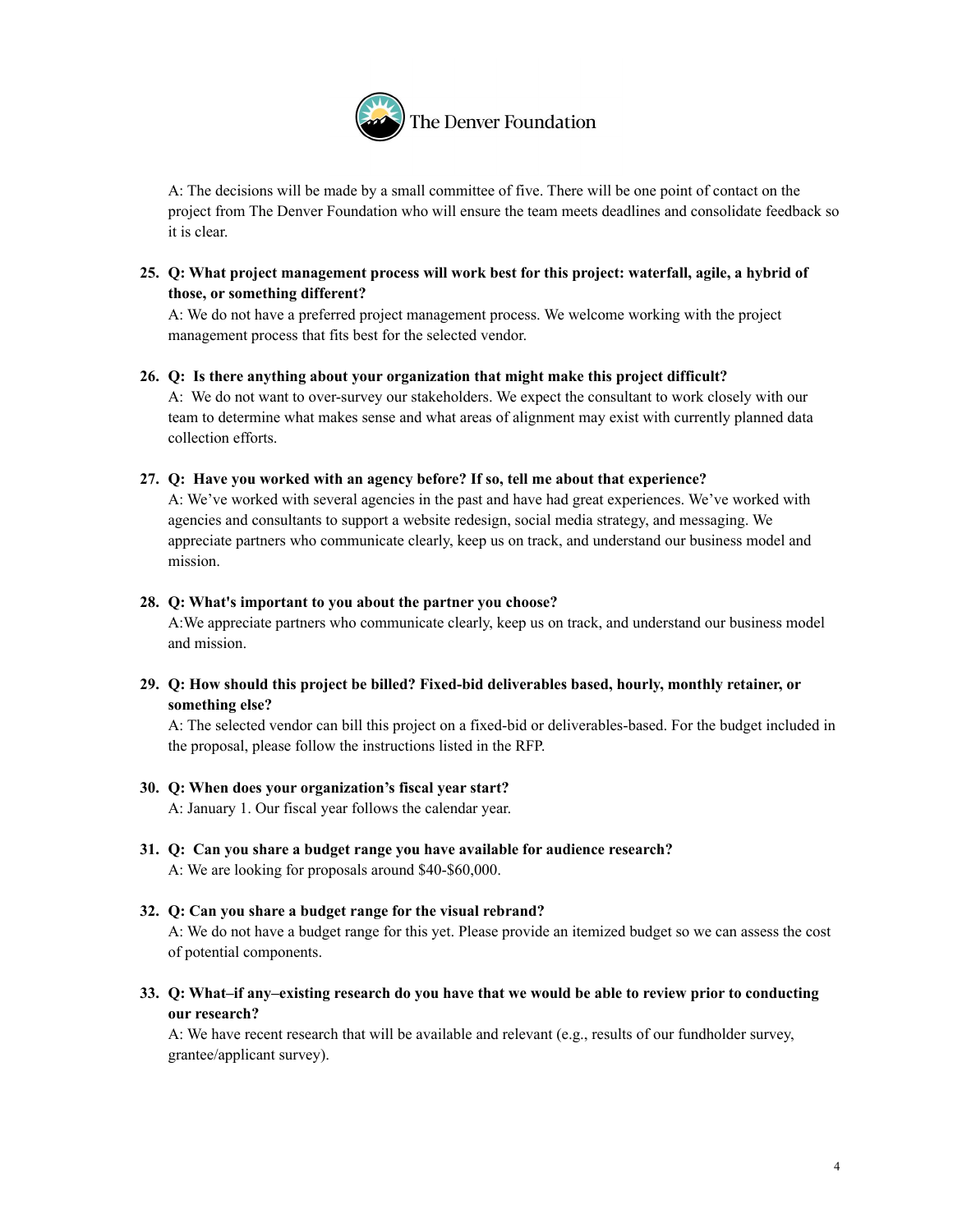

**34. Q. Do you have lists of existing donors, organizations, community leaders, and other key audiences or are you hoping the vendor will have or find these panels?**

A: We are able to provide contacts/emails for the audience groups listed in the RFP that are currently connected to The Denver Foundation. Our database is extensive with more than 26,000 donor contacts (past and present), 13,000 grantee contacts (past and present), and 3,000 professional advisors. We would look to the consultant to make recommendations about what parameters to set with narrowing any outreach efforts-- the contact lists provided will depend on the research method and goals selected.

- **35. Q. Who do you see as your comparators in this space (for inclusion in the landscape analysis)?** A: Rose Community Foundation, Community First Foundation, Fidelity Charitable, Schwab Charitable, Vanguard Charitable.
- **36. Q: Do you have expectations around whether this research will be qualitative, quantitative, or mixed method?**

A: We do not have expectations. We are interested to see what the vendor would recommend.

**37. Q. What challenges do you expect (externally and internally) to face if the research indicates visual brand updates may be required?**

A: The biggest challenge is the cost of a rebrand, including updating the digital presence, existing print collateral, and building signage.

38. Q: Can you give us a sense of the Foundation's openness to rebranding the larger organization if **indicated by audience research?**

A: We are open to rebranding if indicated by audience research.

- **39. Q: When was the last time you rebranded? Who created the current branding?** A: We rebranded in 2016 and updated the brand guidelines slightly in 2019. We worked with Pyramid Communications on that project.
- 40. Q: Is this bid open to any respondent, or have you only sent it to a pre-qualified list? How many **responses are you expecting? Have you worked with any of the bidders previously?** A: This bid is open to any respondent. We anticipate approximately 10 applications, based on the questions we have received. We do not know who will be bidding, so we do not know if they represent firms we have worked with previously.
- **41. Q: Have you recently or are you currently working with other vendors to conduct audience research,** or to support your digital branding or campaigns, and if so are they eligible to bid on this project? A: We are working with a research vendor on our donor survey that we conduct every four years. We are working with a different vendor to create our social media content. All vendors are eligible to bid on this project.
- **42. Q: Is there a preference to work with a local firm?** A: No.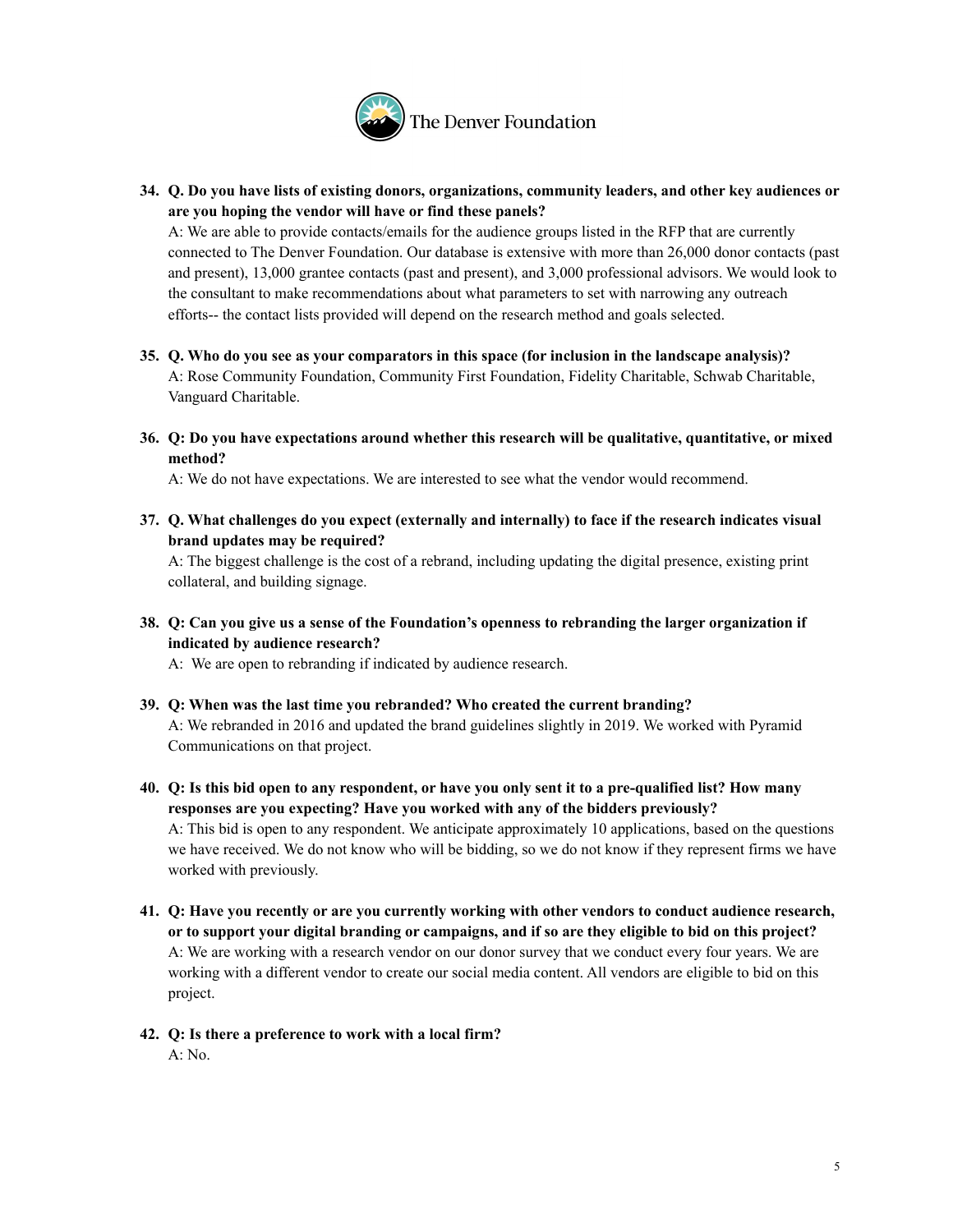

**43. Q: Can you provide more details on how the evaluators will weigh the three presented evaluation criteria (relevant experience, commitment to DEI, and appropriateness of pricing) relative to one another?**

A: Racial equity is core to our strategic mission, vision and purpose and thus will be considered more fundamental relative to other areas.

44. Q. In order to include all of the requested information at a sufficient level of detail, would the **Foundation allow the Portfolio, References, Personnel information, and/or information on Additional Services to be included as an Appendix, outside the 10-page limit?**

A: The following content must fit into the 10-page limit: Name and background, Profile of firm, List of personnel, Diversity Statement, Proposed approach, and Line-item budget. The following information may be included in an Appendix in excess of the 10-page limit: Portfolio, References, Information on additional services (optional).

**45. Q: As the Foundation is requesting a separate budget for visual identity design, may our approach and budget for that scope of work also be presented outside the 10-page limit?**

A: The approach and budget for visual identity can be presented outside the 10-page limit, since it is not the core of the RFP and may not be a project that the foundation pursues, depending on the research results.

46. Q: Is the research report to be based on only the existing research you will provide, or should we plan and budget for additional audience research? If so, what key audiences do you still need to hear from **to inform this work?**

A: Both. We have recent research that will be available and relevant (e.g., results of our fundholder survey, grantee/applicant survey). We will also look to the selected consultant to facilitate original research building on the few brand awareness questions we have. We do not want to over-survey our stakeholders, so expect the consultant to work closely with our team to determine what makes sense and what areas of alignment may exist with currently planned data collection efforts. We are able to provide contacts/emails for the audience groups listed in the RFP that are currently connected to The Denver Foundation. However, if the consultant recommends reaching outside of our current connections, we will rely on the consultant to determine the best methods for reaching those groups and individuals. Our database is extensive with more than 26,000 donor contacts (past and present), 13,000 grantee contacts (past and present), and 3,000 professional advisors. We would look to the consultant to make recommendations about what parameters to set with narrowing any outreach efforts-- the contact lists provided will depend on the research method and goals selected.

**47. Q: Do you have general budget parameters that should guide our response?**

A: We are looking for proposals around \$40-\$60,000.

48. Q: Out of the four main audience groups defined in the RFP, what is the total size of TDF current **audience groups to be sourced in the scope of work (i.e how many fundholders, donors, nonprofit organizations, grantees, advisors and community leaders)?**

A: Our database is extensive with more than 26,000 donor contacts (past and present), 13,000 grantee contacts (past and present), and 3,000 professional advisors.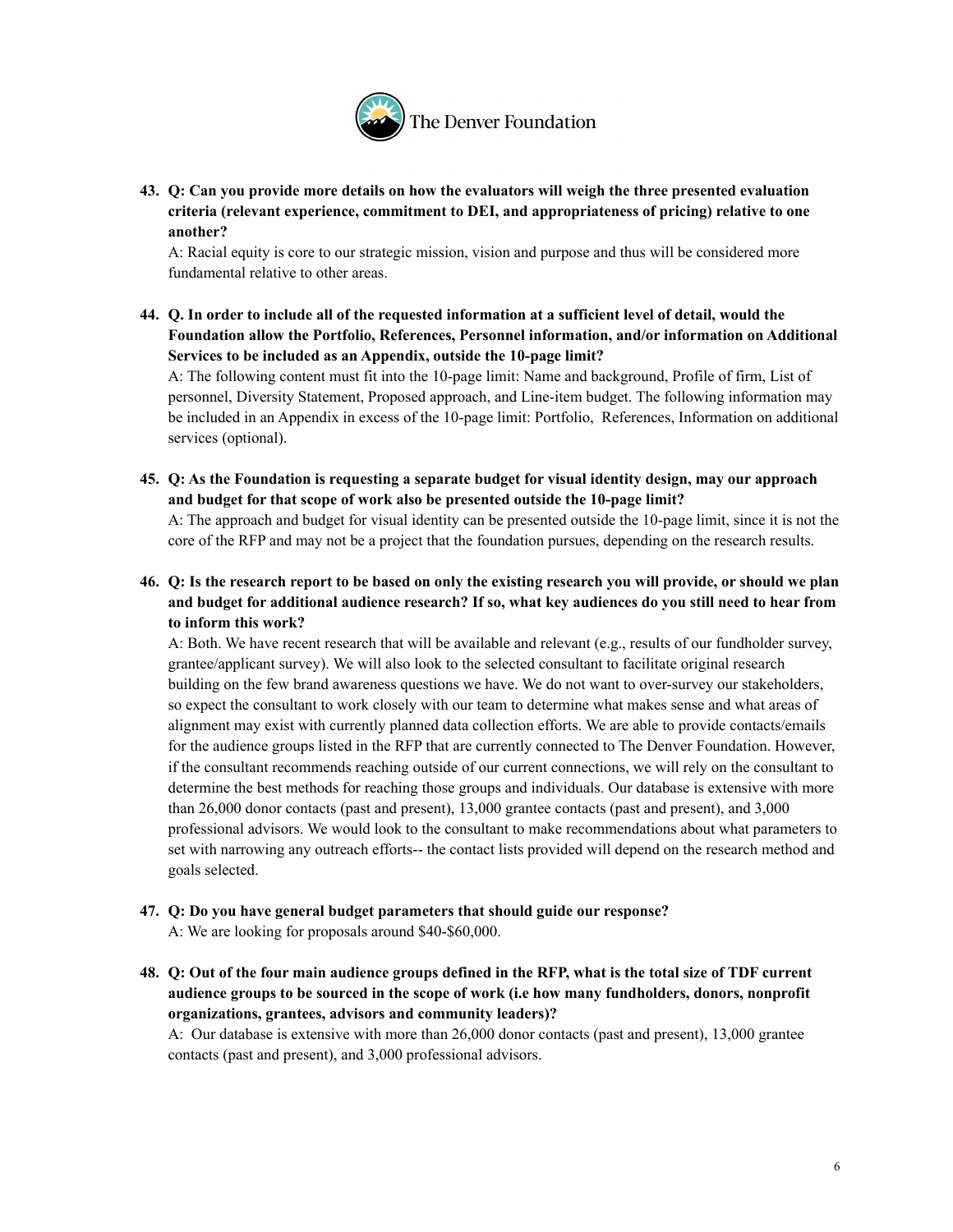

**49. Q: What type of TDF demographic data and/or personas on each of the target audiences will be available for consultants working on this scope work?**

A: We know role (e.g. donor, grantee etc.) and the connection to The Denver Foundation for individuals in our database. Outside of that, we do not consistently collect much demographic information. With donors, we often have gender and age. With grantee contacts, we may have gender. So we can help create lists for the selected vendor based on role or connection to The Denver Foundation. We would rely on the vendor's methods to ensure we had a representative sample.

**50. Q: Does TDF have a current database of financial advisors, CPAs, estate attorneys, business owners, influencers and policymakers that are specifically BIPOC or will you look to the consultants to identify and engage these individuals?**

A: Our database is extensive with more 3,000 professional advisors, including financial advisors, CPAs, estate attorneys. Our policymaker/ influencer list is growing, but much smaller. We will look for the vendor to identify and build on additional individuals or organizations to connect, including influencers and policymakers.

**51. Q: Is TDF receptive to focus groups, surveys or other additional outreach/feedback activities as part of the scope of work?**

A: Yes. We do not have expectations. We are interested to see what the vendor would recommend.

**52. Q: With the RFP referencing a 2022 brand standards guide available for the hired consultants to review, has the main organizational identity recently been updated?**

A: We will share our current brand guidelines with the selected vendor. We developed these brand guidelines in 2016 and updated them in 2019 and again in 2022.

- **53. Q: How many competitors do you anticipate including in the market and competitive analysis?** A: Five: Rose Community Foundation, Community First Foundation, Fidelity Charitable, Schwab Charitable, Vanguard Charitable.
- 54. Q: The RFP is 10 pages does this include the front and back cover or just content pages responding **to specifics in the RFP?**

A: The following content must fit into the 10-page limit: Name and background, Profile of firm, List of personnel, Diversity Statement, Proposed approach, and Line-item budget. The following information may be included in an Appendix in excess of the 10-page limit: Portfolio, References, Information on additional services (optional).

- **55. Q: What is your budget for the scope of work, excluding the requested separate design budget?** A: We are looking for proposals around \$40-\$60,000.
- 56. Q: For the portfolio page of the response, would TDF like to see full examples on the one page or **would TDF be amenable to reviewing further examples/details housed online via a link?** A: We will accept both, but it is the vendor's responsibility to ensure the links are functional.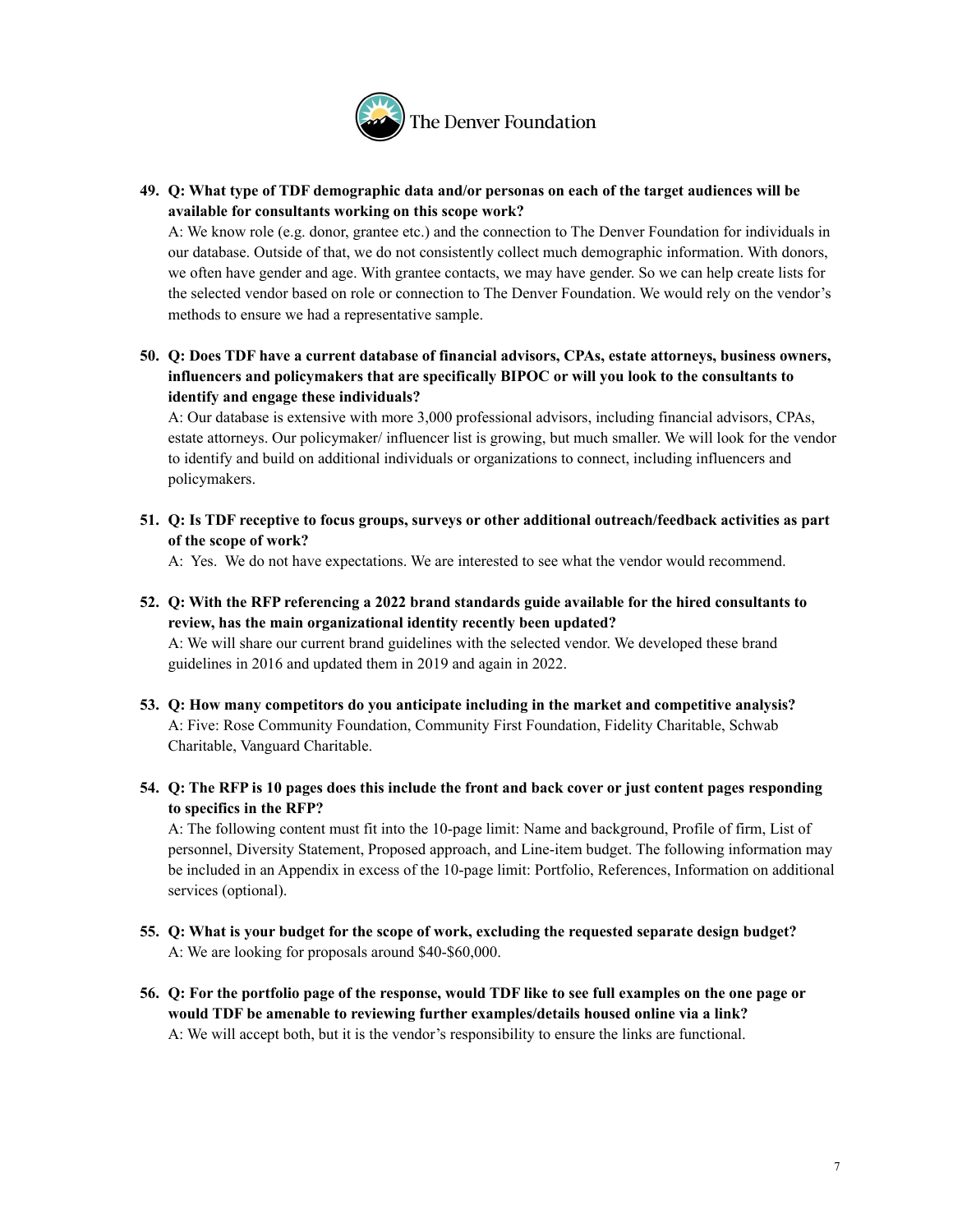

**57. Q: Beyond processes and deliverables, what are the ideal characteristics that The Denver Foundation is seeking in a partner? When TDF has worked with creative partners in the past, were there any traits that TDF is seeking to replicate and/or avoid?**

A: We appreciate agencies who communicate clearly, keep us on track, and understand our business model and mission. We also are looking for a partner with a commitment to racial equity.

**58. Q: What does TDF see as the biggest challenge this project will face?**

A: We do not want to over-survey our stakeholders. We expect the consultant to work closely with our team to determine what makes sense and what areas of alignment may exist with currently planned data collection efforts.

**59. Q: Do you have any further information or detail you can provide around your audience segments and your goals in reaching them?**

A: We will provide that information to the selected vendor.

**60. Q: Do you feel you have consistent challenges reaching or engaging any particular audience groups? Can you describe the language considerations of your audiences?**

A: We're still learning about challenges reaching or engaging any particular audience groups. We would expect the vendor to conduct research in English and Spanish, which is reflective of the demographics of our community and our audiences.

61. Q: We see in the RFP that you have welcomed a significant number of new staff in the last two years. **How do you see this impacting the project? Are newer staff with lived experience leading the work? What is the role of legacy staff members?**

A: We have a mix of tenures of qualified staff leading the project. The selected vendor will have an opportunity to work closely with the project team and identify what would be helpful to make this project successful.

62. Q: How many people would be part of the TDF working team? What are their roles and levels of **experience being involved in projects like this?**

A: We have a mix of tenures of qualified staff leading the project. There will be about five staff working closely on this project. Staff work on our impact, data and evaluation, and communications teams. They individually have a decade or more of experience working on similar projects.

**63. Q: Can you provide insight into the review process for the key deliverables throughout the project? How many stakeholders do you expect to be involved? Will other partners or stakeholders be involved in approvals?**

A: The decisions will be made by a small committee of five. There will be one point of contact on the project from The Denver Foundation who will ensure the team meets deadlines and consolidate feedback so it is clear.

64. Q: Will TDF help connect us with potential audience members, or will the selected vendor need to **recruit people?**

A: If the proposed work aligns with already planned stakeholder outreach (e.g., questions can be embedded into the existing grantee/applicant survey), The Denver Foundation will recruit. However, if the proposed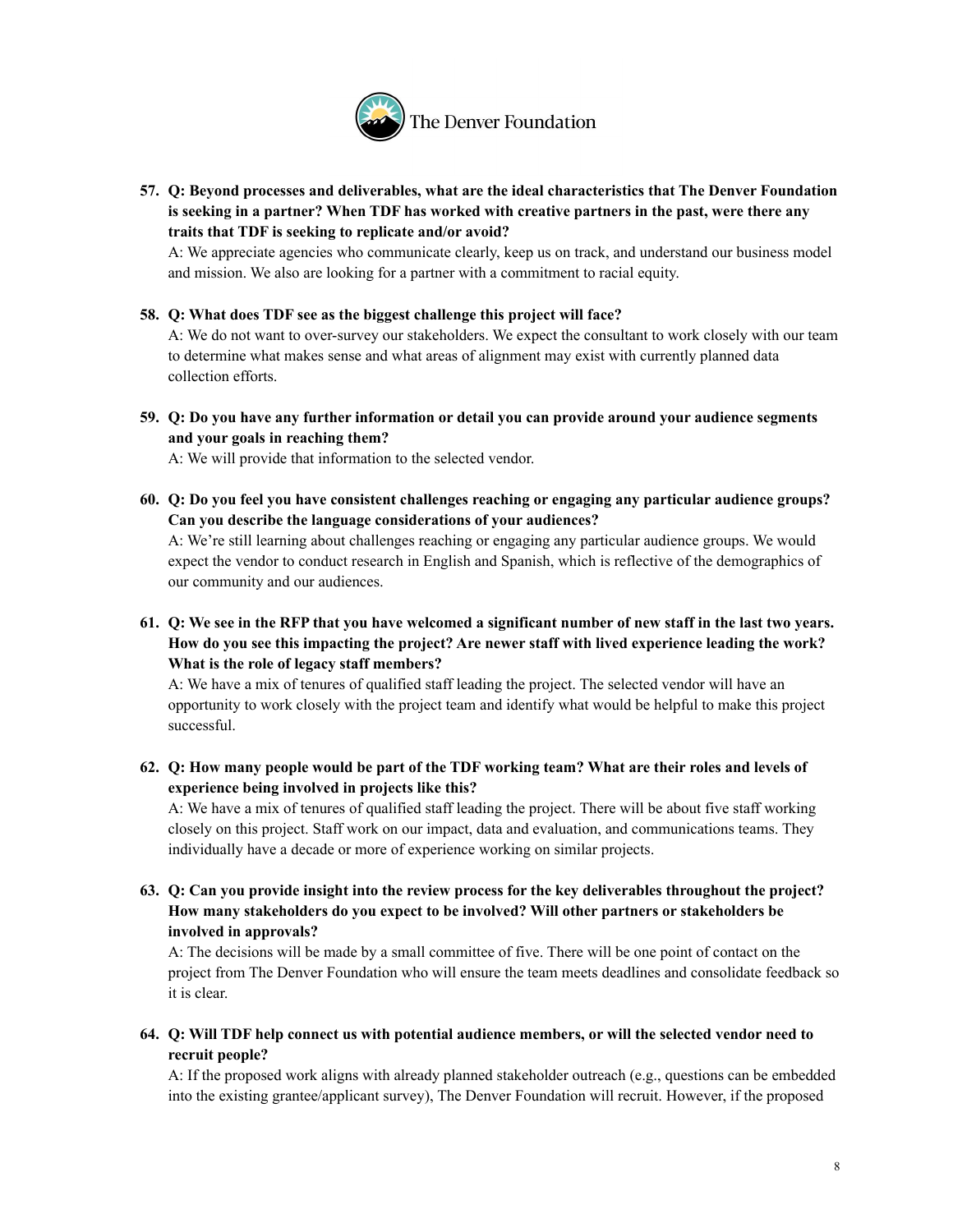

methods are original, we would expect the selected firm to recruit with support from The Denver Foundation (e.g., we can provide contact information, send templated emails, etc.)

**65. Q: Do you have current KPIs or measurement tools that you're using to monitor brand awareness and attitudes toward your organization?**

A: We are working with a research vendor on our donor survey that we conduct every four years. This includes a question on brand awareness and several questions on perceptions/ attitudes. We also have a recent grantee/applicant survey. We just closed the first round and the second round will be administered in October. This also includes questions on perceptions/ attitudes. This project is an opportunity to set a baseline and define KPIs for the future.

#### **66. Q: Can you send us a few links to your main peers/competition for us to review?**

A: Our main peers are Rose Community Foundation, Community First Foundation, Fidelity Charitable, Schwab Charitable, Vanguard Charitable.

- **67. Q: How are you communicating with your community today? Email? Social Networks?** A: We have a comprehensive paid, earned, and owned media strategy. We have a bilingual website, social media presence, and segmented email marketing strategy. We also host events for our various stakeholders.
- 68. Q: The RFP notes that there are a set of 2016 and 2022 brand guidelines. Was that the last time your **team re-evaluated your brand? What were the main challenges, takeaways, or outcomes from the last time your team updated your brand?**

A: Yes. We will share takeaways from that work with any vendor if we decide to go through a rebrand as a result of this audience research. We may not rebrand as a result of this work.

**69. Q: Are you able to share other marketing collateral and materials that you've developed to reach these audiences to help provide a fuller picture of how the brand currently translates across channels?**

A: All of our marketing collateral is available on our website.

**70. Q: Have you run any marketing campaigns recently (in the last three years) that were particularly successful in reaching or engaging your core audiences?**

A: We've run several marketing efforts recently that have been successful in bringing in new business, including inserts of one of our publications in local papers (50,000 copies to high net worth households), underwriting campaigns, and mailings to existing fundholders. We also send a quarterly newsletter to our professional advisors.

**71. Q: Are other major product or marketing launches currently planned during the project timeline?** A: We typically run an end-of-year fundraising campaign in November/ December.

## **72. Q: How does your team plan to measure the success of the project?**

A: For this project, success looks like a clear understanding of how we are perceived among our stakeholders so we can better communicate with them and work with them to strengthen our community. From this research we will define our strategy for 100th anniversary and articulate the KPIs for that work specifically and for our marketing efforts moving forward..